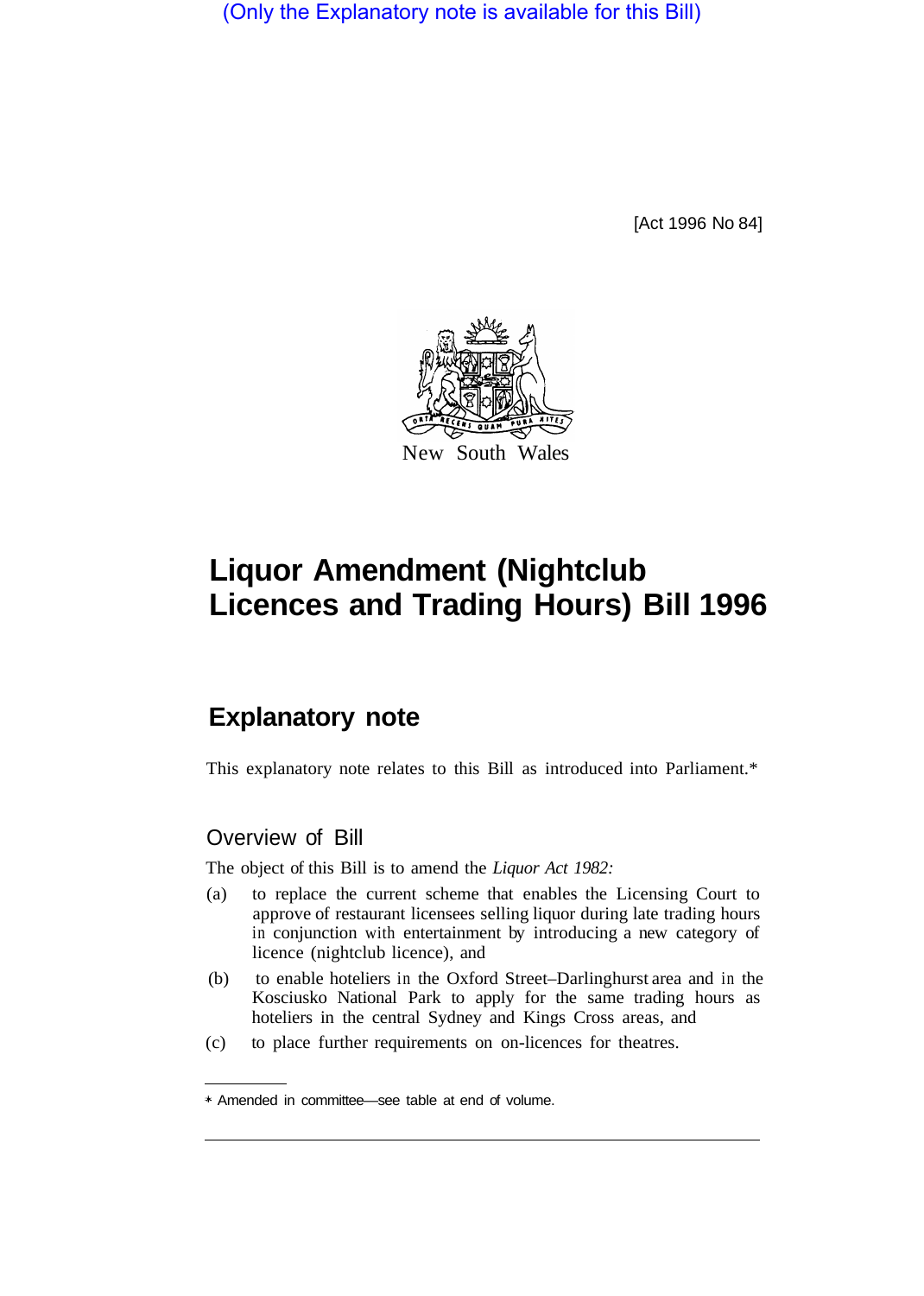Liquor Amendment (Nightclub Licences and Trading Hours Bill 1996 [Act 1996 No 84]

Explanatory note

### Outline of provisions

**Clause 1** sets out the name (also called the short title) of the proposed Act.

**Clause 2** provides for the commencement of the proposed Act on a day or days to be appointed by proclamation.

**Clause 3** is a formal provision giving effect to the amendments to the *Liquor Act 1982* set out in Schedule 1.

#### **Schedule 1 Amendments**

#### **Nightclub licences**

At present, a restaurant licensee may only sell or supply liquor with a meal unless approval is given by the Licensing Court to sell or supply liquor as ancillary to entertainment. The approval by the Licensing Court allows the restaurant to sell or supply liquor as ancillary to entertainment between 11 pm on one day and 3 am on the following day and is endorsed on the restaurant licence. The amendments remove the provisions relating to those late trading entertainment endorsements on restaurant licences and introduce a new category of licence to be called a nightclub licence. (See Schedule 1 [5], [12] and [14])

A nightclub licence will allow premises to trade with the same sort of conditions as a restaurant. Before 8 pm (or 10 pm on restricted trading days) liquor will be able to be sold, whether or not at a table, but only as ancillary to a meal served at a table. After 8 pm on normal trading days, liquor will also be able to be sold as ancillary to entertainment so long as at least a light meal is available on the premises. The closing hours for licensed premises will be as follows (with some exceptions for certain public holidays):

- 3 am for premises situated in the City of Sydney, Kings Cross and Oxford Street–Darlinghurst areas
- 3 am on Monday to Saturday and midnight on Sunday for other premises situated in the areas described as the Sydney, Newcastle and Wollongong metropolitan areas and the New South Wales central coast
- midnight for premises situated outside those areas unless the Licensing Court grants an extension of trading hours.

(See Schedule 1 [9] and [14])

Explanatory note page 2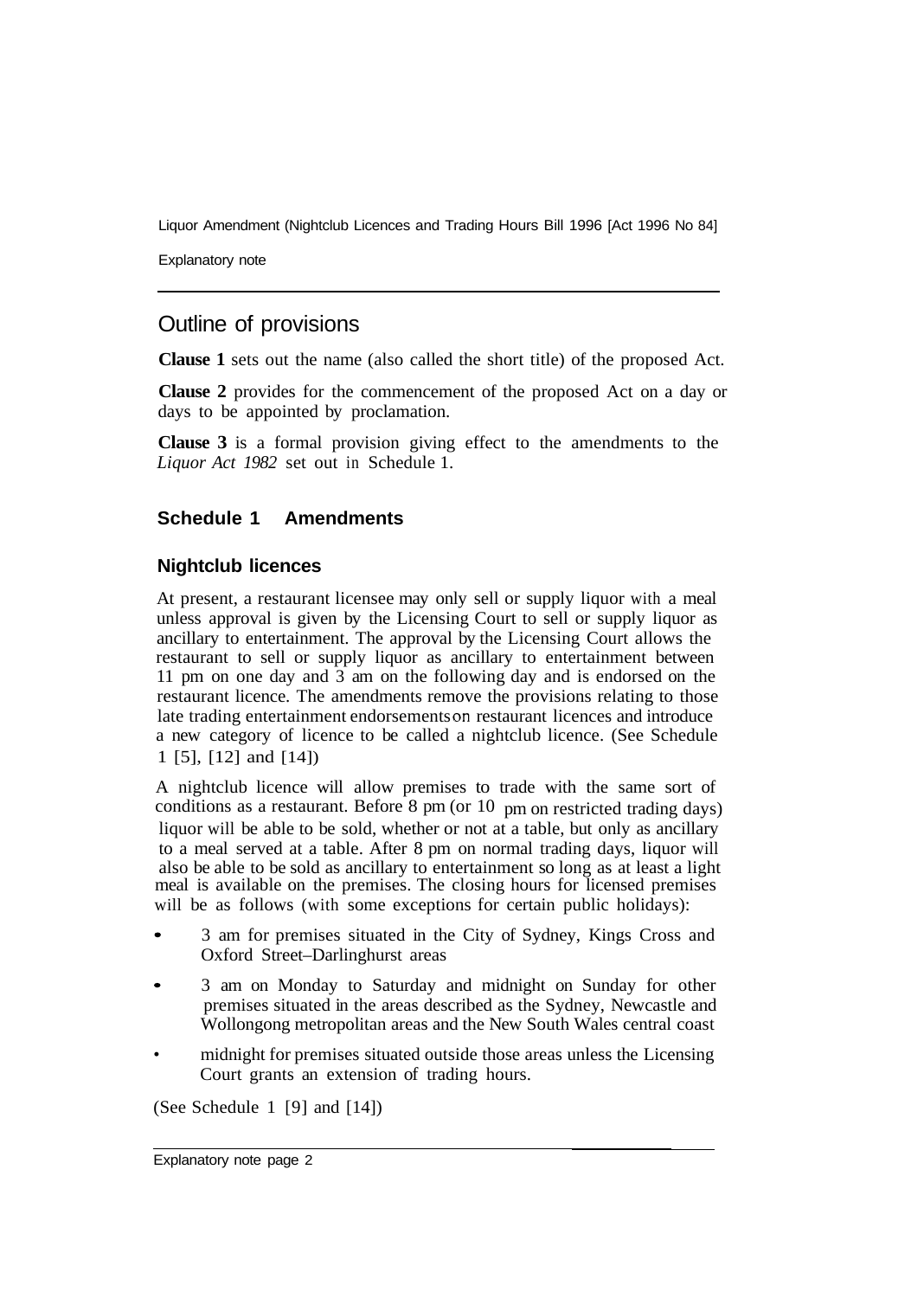Liquor Amendment (Nightclub Licences and Trading Hours) Bill 1996 [Act 1996 No 84]

Explanatory note

The fees for the grant of an application for a nightclub licence will be:

- \$60,000 for premises situated in the City of Sydney, Kings Cross and Oxford Street–Darlinghurst areas
- \$40,000 for premises situated in the Sydney, Newcastle and Wollongong metropolitan areas and the New South Wales central coast
- \$10,000 for any other area.

(See Schedule 1 [21] and [22]

The holder of a nightclub licence with a normal closing hour of midnight will be able to apply for an extension of trading hours to 3 am on any day except certain public holidays and Sundays. The holder of a nightclub licence for premises in the Kosciusko National Park will also be able to apply for an extension of trading hours from midnight on a Sunday to 3 am the following day. The fee for an extension of trading hours will be \$10,000. (See Schedule 1 [14] and [23])

An applicant for a nightclub licence will have to establish that the public benefit resulting from the granting of the licence will outweigh the costs to the public. The Licensing Court must also be satisfied that the granting of the licence will not result in the frequent undue disturbance of the quiet and good order of the neighbourhood in which the premises are situated and that the premises have appropriate facilities to function as a restaurant if trading is intended on the premises during a period when liquor may only be sold or supplied with a meal. (See Schedule 1 [20])

An objection to the granting of a nightclub licence may be made on the grounds that the costs to the public in granting the licence will outweigh the benefit to the public. (See Schedule 1 [15]–[18])

The amendments apply certain offences that exist in relation to hotel and restaurant premises to premises covered by a nightclub licence, for example, offences relating to the presence of minors on the premises. (See Schedule 1 [24]–[30] and [32])

Schedule 1 [1]–[3], [6]–[8], [13] and [31] contain consequential amendments.

#### **On-licences for theatres**

The amendments place further requirements on on-licences for theatres by requiring that the relevant premises are primarily used for entertainments of the stage or for cinematographic entertainment, or both, and that they have proper facilities to operate as a theatre. (See Schedule 1 [19])